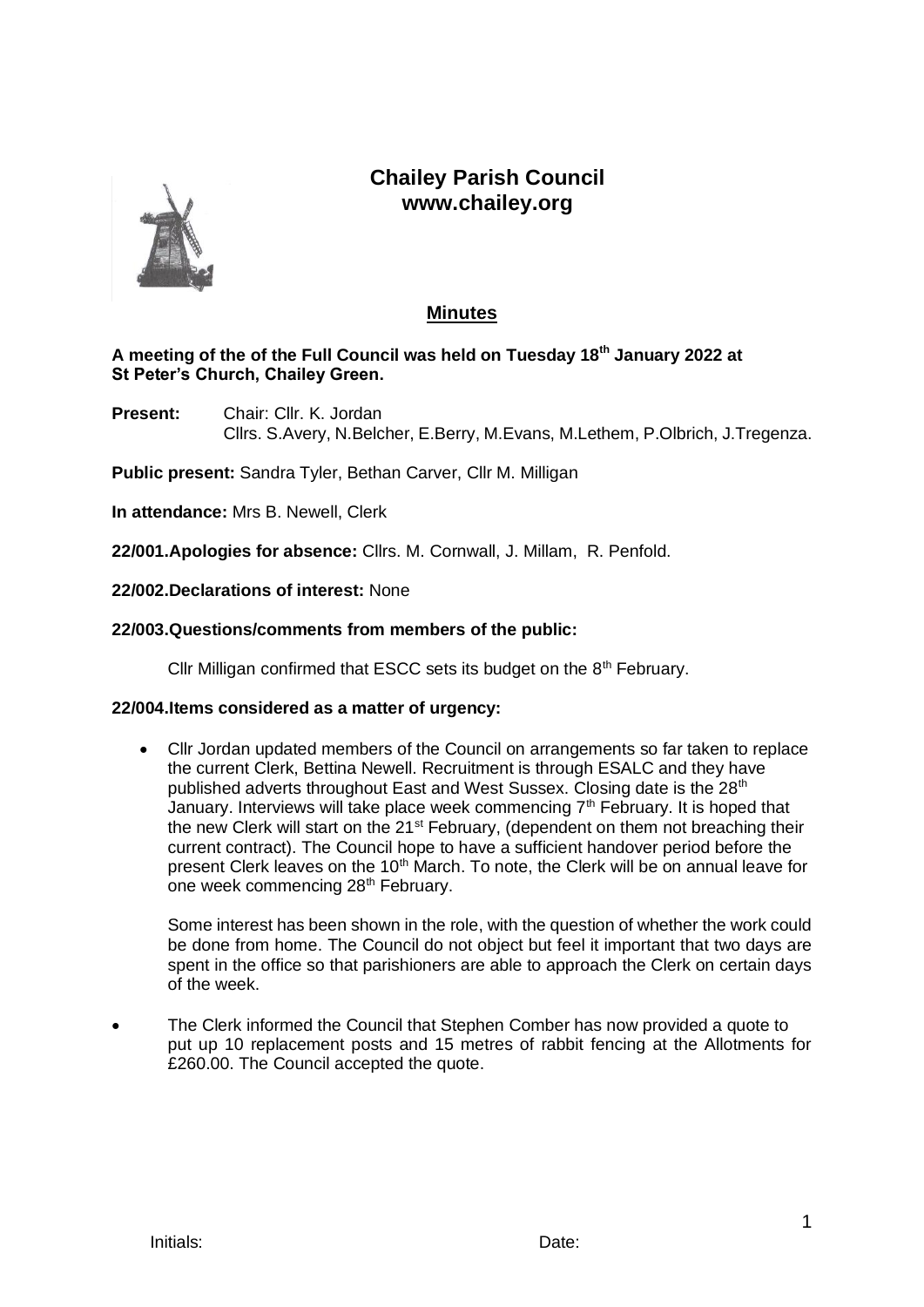#### **22/005.To agree the Minutes of the Full Council Meeting held on the 16th November 2021 (To note, FC meeting was not held in December 2021 due to the rapid increase of the Omicron virus)**

The minutes of the Full Council Meeting were agreed as being true and accurate. Proposed by Cllr Evans, seconded by Cllr Belcher. All in favour.

#### **22/006.Recent vandalism and theft have occurred at the Allotments. Council to consider financially assisting the Allotment Society to erect higher fences on the boundary line of the Commons to deter break-ins.**

Sandra Tyler, Secretary of the Allotment Society attended the meeting and informed the Council of recent theft and vandalism that has occurred at the Allotments. Sandra explained that this is not the first time that theft has occurred. This time round, there has also been vandalism. This has caused despondency amongst some of the plot holders, so much so, that one or two are considering giving up their plots. Funds from the Allotment Society have enabled them to install CCTV. The local PCSO has been informed and will give the Allotment Society signage to display. However, security is rather poor on the perimeter boundary lines, and Sandra asked if the Council would be able to assist financially in putting up adequate fencing to deter intruders. Clerk to liaise with Stephen Comber to ask if he will visit the site and quote as necessary. Clerk to check if funds can come out of CIL monies. To note, some of the plots are large and may be hard work for some of the holders to maintain, therefore Sandra will enquire whether they would like to divide some of the plots to make it more manageable.

**22/007**. **For the Council to discuss and consider an application made to DEFRA for consent to construct works on the land in Back Lane and Caveridge Lane, South Chailey. The proposed works are for the creation for a new tarmac cross-over from the existing highway over the Common land to access a freehold property.** Bethan Carver, the applicant attended the meeting. Bethan explained that an application was submitted for a cross-over to allow access to the parking area (to the right of the house). Since submitting, alternatives to tarmac have been discussed with the relevant authorities, and grasscrete has been suggested as being used instead. The applicant believes that an application is not required for submitting grasscrete.

The Parish Council own the strip of land in question, but have not formalised its registration, but will be doing so. After debate, Cllr Olbrich proposed no objection on condition that the cross-over is grasscrete and that it is used solely for access to the parking area and cannot be used for anything else such as further development within the grounds. Seconded by Cllr Tregenza. Two in favour, three against, one abstention, therefore motion not carried. Cllr Lethem proposed to object to the proposal, seconded by Cllr Avery, five in favour, two abstentions. The Council commented that should it be passed by DEFRA then it should be for access to the parking space only. To end on, Cllr Lethem advised that should permission not be granted for the cross-over, then he did not envisage a problem to try again but would recommend that any plans the applicant might have for ongoing development be included so that the whole package is available to view.

## **22/008**. **To receive and if thought fit approve the financial reports for November and December 2021.**

The financial report for November was agreed as being true and accurate. Proposed by Cllr Evans and seconded by Cllr Lethem. All in favour. The financial report for December was agreed as being true accurate. Proposed by Cllr Belcher, seconded by Cllr Evans. All in favour The Clerk informed the Council that payment has now been received from the Larkins production for the use of the Windmill.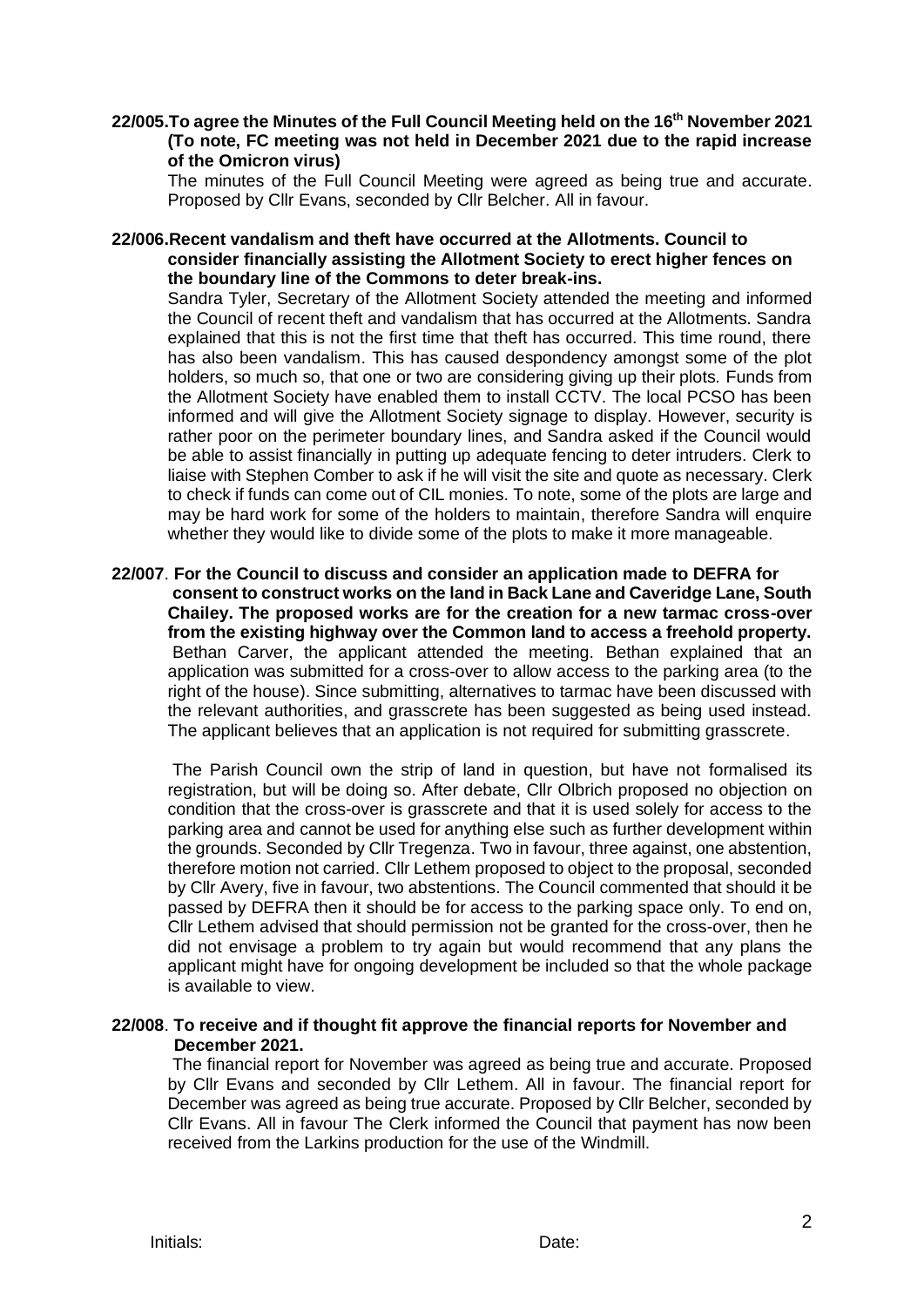## **22/009.Clerk's update on matters arising from November Full Council meeting:**

- The car park at the Village Hall has now been improved by Drivepoint. The Village Hall Committee are very pleased with the outcome.
- War Memorial names to be added. Even though the Parish Council own the Memorial, they may still have to seek listed building consent, as advised by Lewes District Council. The Clerk will be contacting the British Legion for further advice. Matter therefore ongoing.
- Stephen Comber has replaced the tatty fencing around the village Green with new fencing which is a massive improvement.
- Lindsey Baker has completed all the jobs around the village that we asked of him. The Clerk is particularly pleased with the handrail outside the Reading Room. Lindsey has done his best on mending the noticeboard situated at the Horns Lodge but has advised that it is on its last legs. He will provide the Clerk with a quote for two new noticeboards; one for the Horns Lodge and one to replace the tatty noticeboard at the Kings Head.
- The Clerk has made several attempts to get a plumber in to fix the leaking tap at the Allotments but with no success. She will look for another plumber to assess.
- The Clerk is still chasing Leigh Palmer and Joanne Stone for information on the S106 monies.
- The Clerk will seek a quote for new glass to be put in the bus shelter that was vandalised on the A272, adjacent to Lower Station Road entrance.

#### **22/010.To consider and if thought fit approve the Council's budget for the financial year 2022/23**

The Clerk sent the draft budget to the Council in December to view. Since sending, she has made two amendments; that is to the Clerks salary which she has increased by 1.4% to cover locum clerk costs if required. The Clerk has also increased the Grants & Donations budget up to £10K to cover any extra bids that might come our way for the Small Grants application. The overall net payments are £77,072 which is an increase of 1.9%. The Council agreed to approve the budget, proposed by Cllr Berry, seconded by Cllr Tregenza. All in favour.

## **22/011.To set the Precept for the financial year 2022/23.**

The Clerk suggested a 0% rise. The Council accepted this figure, apart from Cllr Avery (member for Finance) who thought it should go up slightly each year to avoid fluctuations in successive years. The Council's finances have remained robust for this year, and therefore it was proposed by Cllr Berry to keep the Precept the same as last year. Seconded by Cllr Tregenza. All in favour, one abstention.

#### **22/012.Council to consider a change to the scheduled dates of the Annual Meeting of the Council and Annual Parish Meeting in May 2022.**

The Clerk asked the Council if she could bring forward the Annual meeting of the Council from the 17<sup>th</sup> May to the 10<sup>th</sup> May 2022, and to bring forward the Annual Parish meeting from the  $20<sup>th</sup>$  May to the 13<sup>th</sup> May 2022. This was accepted by the Council. Proposed by Cllr Olbrich, seconded by Cllr Lethem. All in favour. To note, Cllr Tregenza gave advanced apologies for non-attendance at the Annual Meeting of the Council, 10<sup>th</sup> May.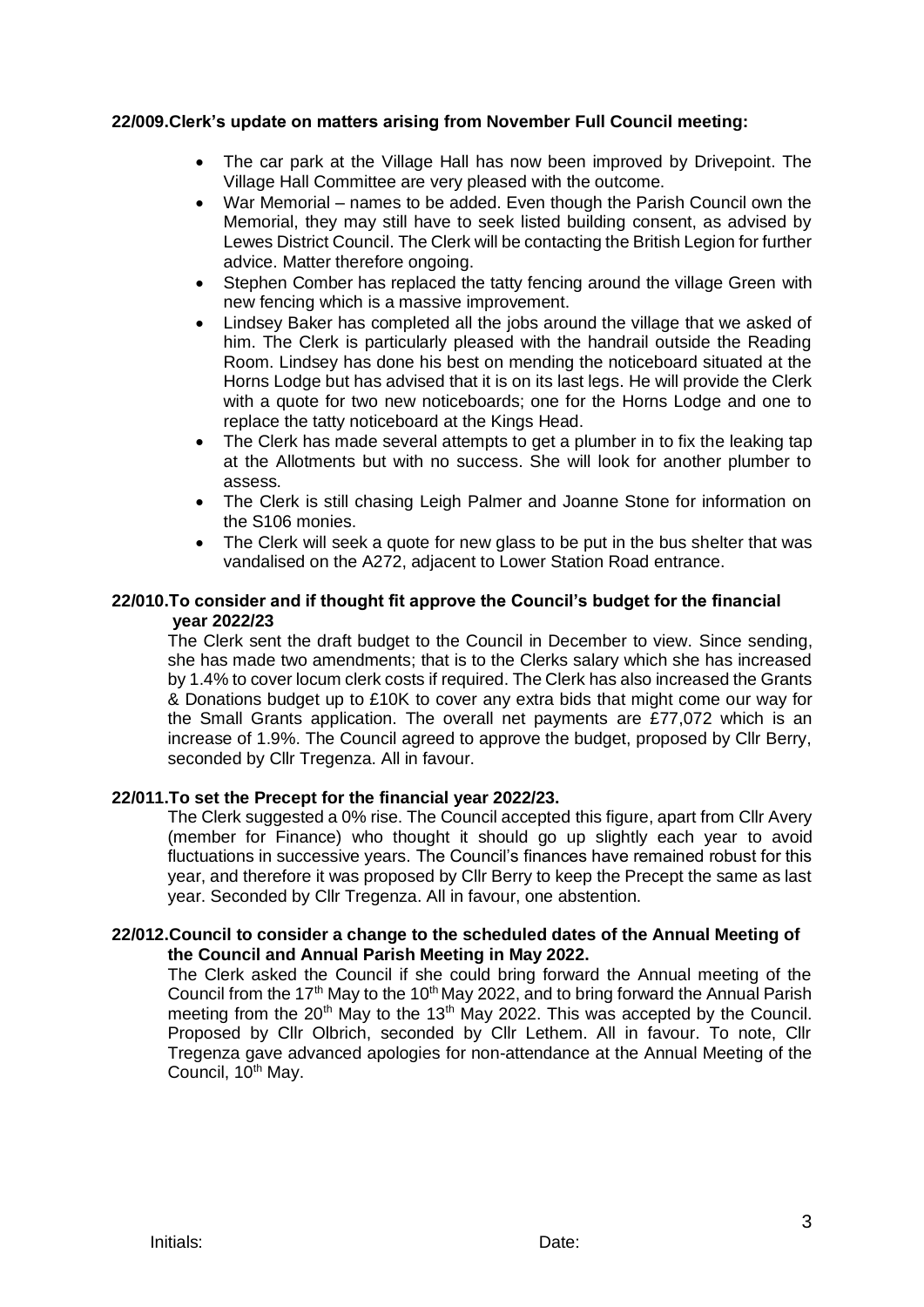#### **22/013**.**Cllr Evans to raise a request from Plumpton Athletic Club for an artificial grass pitch to be constructed on the grounds of the Chailey School.**

Cllr Evans made clear that the Parish Council are not being asked to make funds available for this proposal. Funding would come from the Football Association and Plumpton Athletics Club. The pitch would be used, with some exclusivity by the Club during certain evenings and weekends, however, the School would be able to benefit too. Chailey Parish Council have been asked for their views on whether the lighting of the pitch would impact the dark skies of Chailey. The Council do not object and actively encourage young people to become involved in sport, as outlined in the Neighbourhood Plan. There were though concerns about the dark skies; the Council stressed that the lighting used should not pollute the night skies, that the lights are turned off when matches finish and that no play should go on after 9.30pm. Cllr Evans to pass on the Council's views to the School.

## **22/014**. **Cllr Lethem to raise the suggestion of Chailey aiming for dark sky community status, as recently highlighted on Chailey Chat.**

There are people in the community who would be interested in putting Chailey forward to achieve dark sky community status. This is quite a lengthy process and Chailey Parish Council would be happy to support them in the application. The significance is that the South Downs hold dark sky status, and the suggestion is that Chailey could link into this making it a larger dark sky area. Achieving this status would also go some way in the fight against the Eton land development. Cllr Evans commented that it is equally important on what is seen when looking out from the South Downs National Park - a development such as Eton would damage the view permanently. Cllr Lethem will liaise with those parties in the village who are interested in pursuing this matter and report back to the Council at a later date.

#### **22/015**. **For the Council to discuss ways of eradicating moles on Council owned land leased by Chailey resident, Mr Terry Bone.**

Mr Bone, last year, was inundated with rabbits on his land, now resolved. Now, he has a problem with moles. The Clerk has found someone who should be able to assist with this matter.

#### **22/016**. **Cllr Olbrich to raise request received from the Sports Club to change their current tenancy agreement (as advised by the Football Foundation) to one that allows them to manage and maintain the grass pitches.**

The Sports Club have tried to put in place a funding application with the Football Foundation for pitch improvement and maintenance. It has not been accepted as they do not have an "uninterruptable" lease. (They have a Tenancy at Will Lease). The FF have advised that there are three options they could choose from, the best one being a pro forma maintenance agreement that should be completed between them and the Parish Council. (Copies of all relevant documents were distributed to the Council prior to the meeting). The Council felt that more information was required and asked that a representative from the Sports Club attend the next Full Council meeting. Cllr Olbrich to arrange.

#### **22/017**. **Cllr Lethem to update the Council on collective Parish Councils response to the Use of Local Housing Need in Plan Making and Decision Making.**

A joint letter from all the local Parish Councils in the area has been sent to Michael Gove (Minister for Levelling up) to highlight the fact that the standard method being used to allocate housing numbers is regarded as being out of date and inaccurate. No reply has been received. Most people by now are aware that the Lewes District Local Plan is out of date which allows more scope for Developers to creep forward with planning proposals.